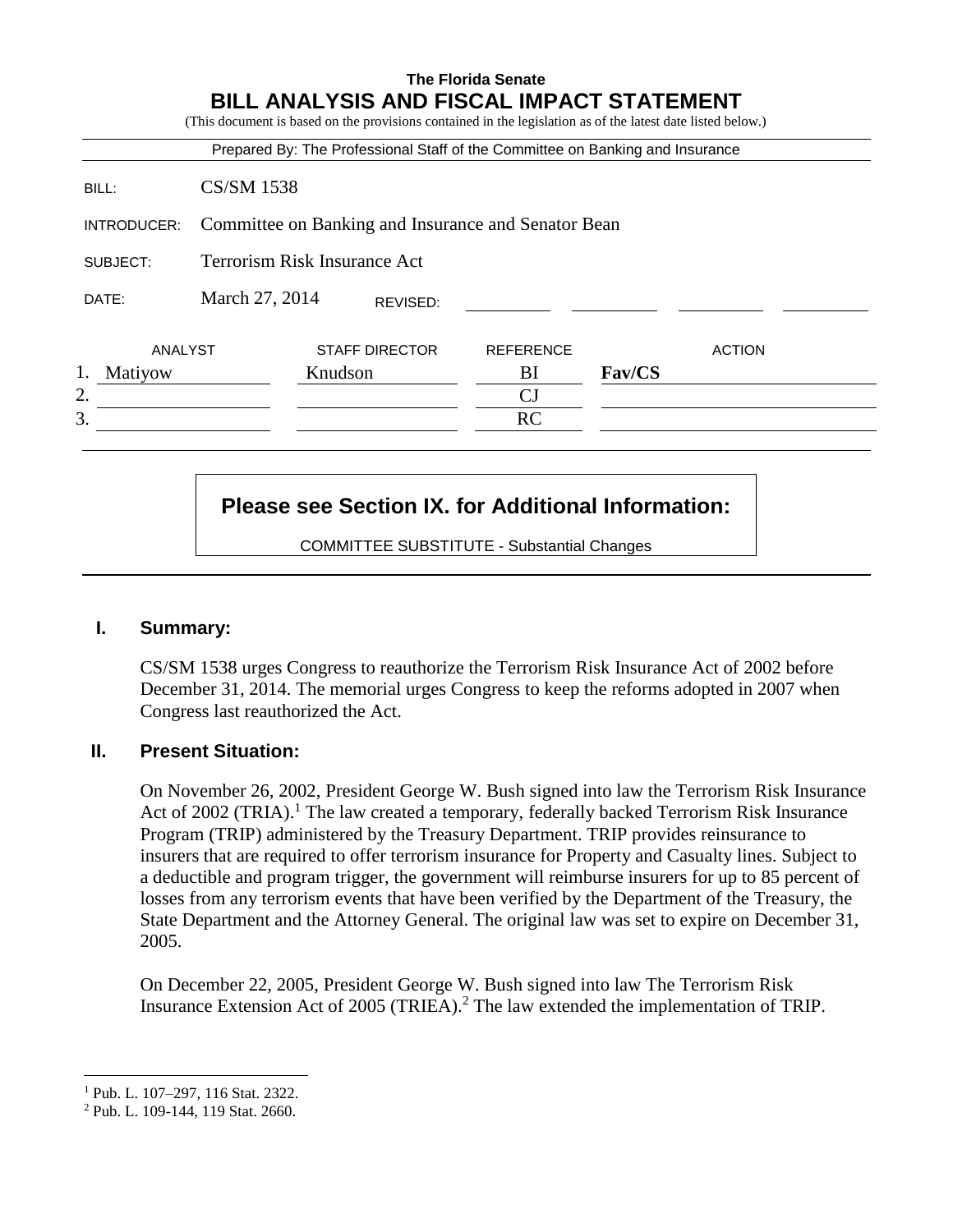On December 26, 2007, President George W. Bush signed into law the Terrorism Risk Insurance Program Reauthorization Act of 2007 (TRIPRA).<sup>3</sup> The law extended the implementation of TRIP through December 31, 2014, however, several provisions of the initial 2002 Act were changed in the 2007 extension. Most notably the definition for an "act of terrorism" was changed to include domestic non-foreign sponsored acts of terrorism.

## **III. Effect of Proposed Changes:**

CS/SM 1538 urges Congress to reauthorize the Terrorism Risk Insurance Act of 2002 before December 31, 2014. The memorial urges Congress to keep the reforms adopted in 2007 when Congress last reauthorized the Act.

## **IV. Constitutional Issues:**

A. Municipality/County Mandates Restrictions:

None.

B. Public Records/Open Meetings Issues:

None.

C. Trust Funds Restrictions:

None.

## **V. Fiscal Impact Statement:**

A. Tax/Fee Issues:

None.

B. Private Sector Impact:

None.

C. Government Sector Impact:

None.

# **VI. Technical Deficiencies:**

None.

# **VII. Related Issues:**

None.

 $\overline{a}$ 

<sup>3</sup> Pub. L. 110-160, 121 Stat. 1839.